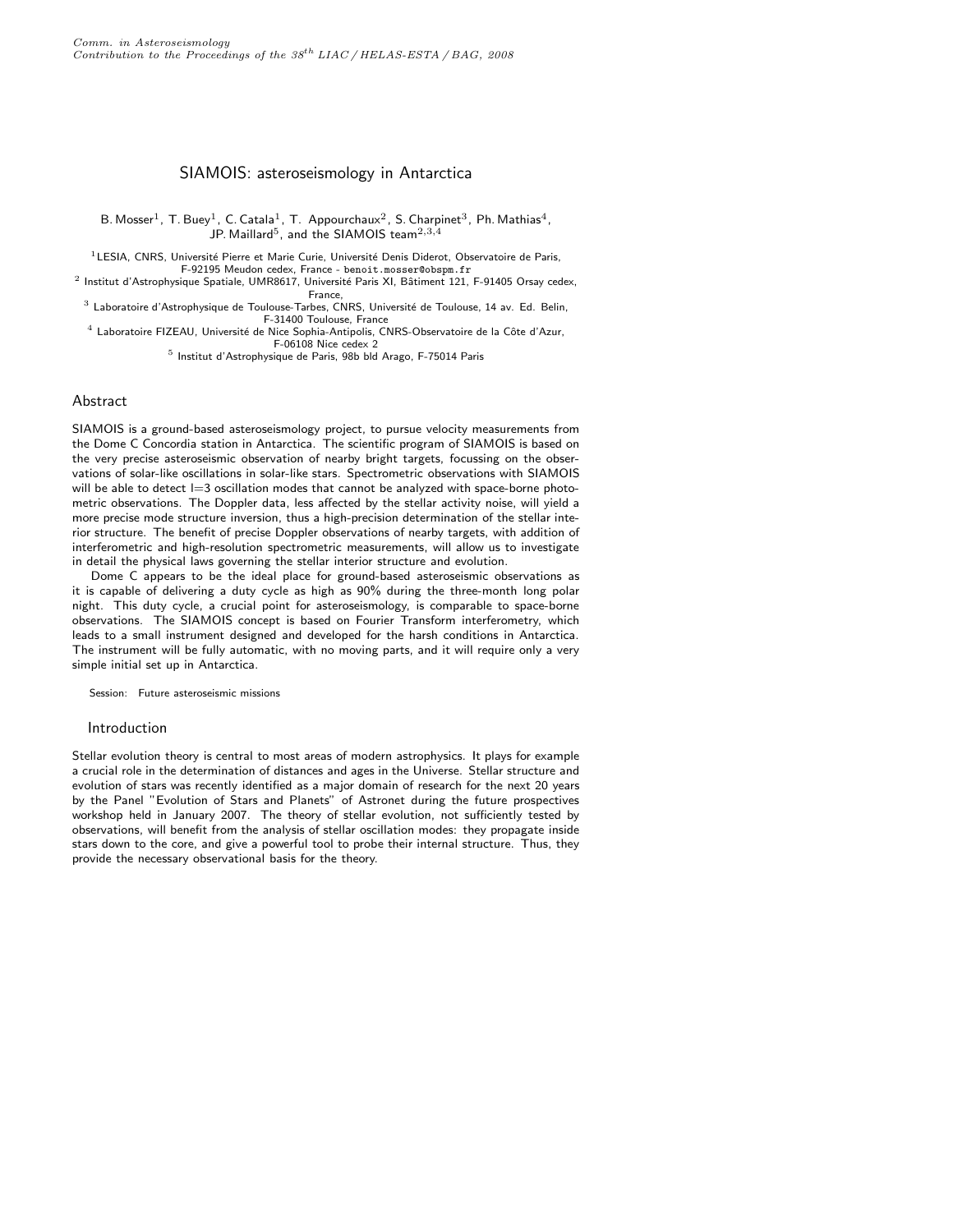Successful monosite asteroseismic observations have been performed recently with the échelle spectrometers developed for the search of exoplanets. Mostly sub-giants were observed. Individual eigenfrequencies were identified for the brightest targets; in other cases, only global oscillations parameters, such as the large separation, were measured. The window effect due to daily interruptions leads to large uncertainties and ambiguities in the frequency determination, and the frequency resolution remains limited by short observations. Two-site observations were performed on 4 bright targets ( $\alpha$  Cen A and B,  $\beta$  Hyi,  $\eta$  Boo, see Bedding & Kjeldsen 2008), for about a week. The single network campaign for observing solar-like oscillation occurred in January 2007, on Procyon (F5,  $m_V = 0.4$ ): its central part, achieving a duty cycle of about 90%, was limited to 10 days (Arentoft et al. 2008).

SIAMOIS (in French for Sismomètre Interférentiel À Mesurer les Oscillations des Intérieurs Stellaires), to be installed at Dome C in Antarctica, will constitute a major step in the development of asteroseismology from the ground, using spectroscopy. Indeed, it will be the first asteroseismometer able to acquire the several months of continuous observations on the same objects that are required to obtain the frequency resolution necessary to carry out inversions of stellar internal structure. Duration and stability of the measurements will have the highest priority. The core of the scientific case will be completed with the observation of bright targets.

In this paper, we examine the reasons motivating ground-based Doppler asteroseismic observation, following space-borne photometric missions (CoRoT, Baglin et al. 2002; Kepler, Basri et al. 2005). We present the scientific program, with the great advantage of observing bright targets, for convergence of very-precise measurements obtained in interferometry, highresolution spectrometry and asteroseismometry. The advantages of observing with a single site in Antarctica are then reported: the Concordia station at Dome C provides unique condition for a high duty cycle during 3 months. A few words on the SIAMOIS project are finally given.

#### Asteroseismic signal: Doppler versus intensity

Any project for the purpose of asteroseismology must answer the question: "What can this project achieve that has not been done by the CoRoT or Kepler missions?". The asteroseismic core program of CoRoT (respectively Kepler) consists in the observation of 6 main targets (about a few hundreds), for 5 months each (from 3 months up to 4 years for a few of them). CoRoT and Kepler are designed for faint targets, respectively about  $m_{\rm V} \geq 6$  or 9, and will not observe the brightest stars.

Photometry and spectrometry observations are not sensitive to the same signal in the stellar photosphere. Photometry is sounding deeper regions, so that the photometric signal is corrupted by the different scales of granulation, whereas spectroscopic lines formed in higher regions are less affected by granulation. As a result, the low-frequency domain (≤2 mHz) of the Fourier spectrum is much less contaminated by the activity and granulation signals at low frequency when observed in velocity. This was clearly demonstrated in helioseismology, and is also observed on stars (Fig. 1).

Therefore, spectrometric observations with SIAMOIS will be able to detect oscillation modes in the low-frequency domain, with much longer lifetimes. Longer mode lifetimes yield more accurate frequencies, then a more accurate structure inversion. In the solar case, inversion is 4 times more precise with Doppler data (Gabriel et al 1997). This is due to the fact that these data give access not only to the small frequency separation between  $\ell = 0$  and 2, but also between  $\ell = 1$  and 3. These small separations are crucial for asteroseismic inversion (Provost et al 2005). As a consequence, Doppler observations give a better asteroseismic  $\overline{\text{s}}$ ignal, especially for low mass stars. However, only slow rotators  $(v \sin i \leq 20$  km s $^{-1})$  present sufficiently thin lines for the benefit of spectrometric observations.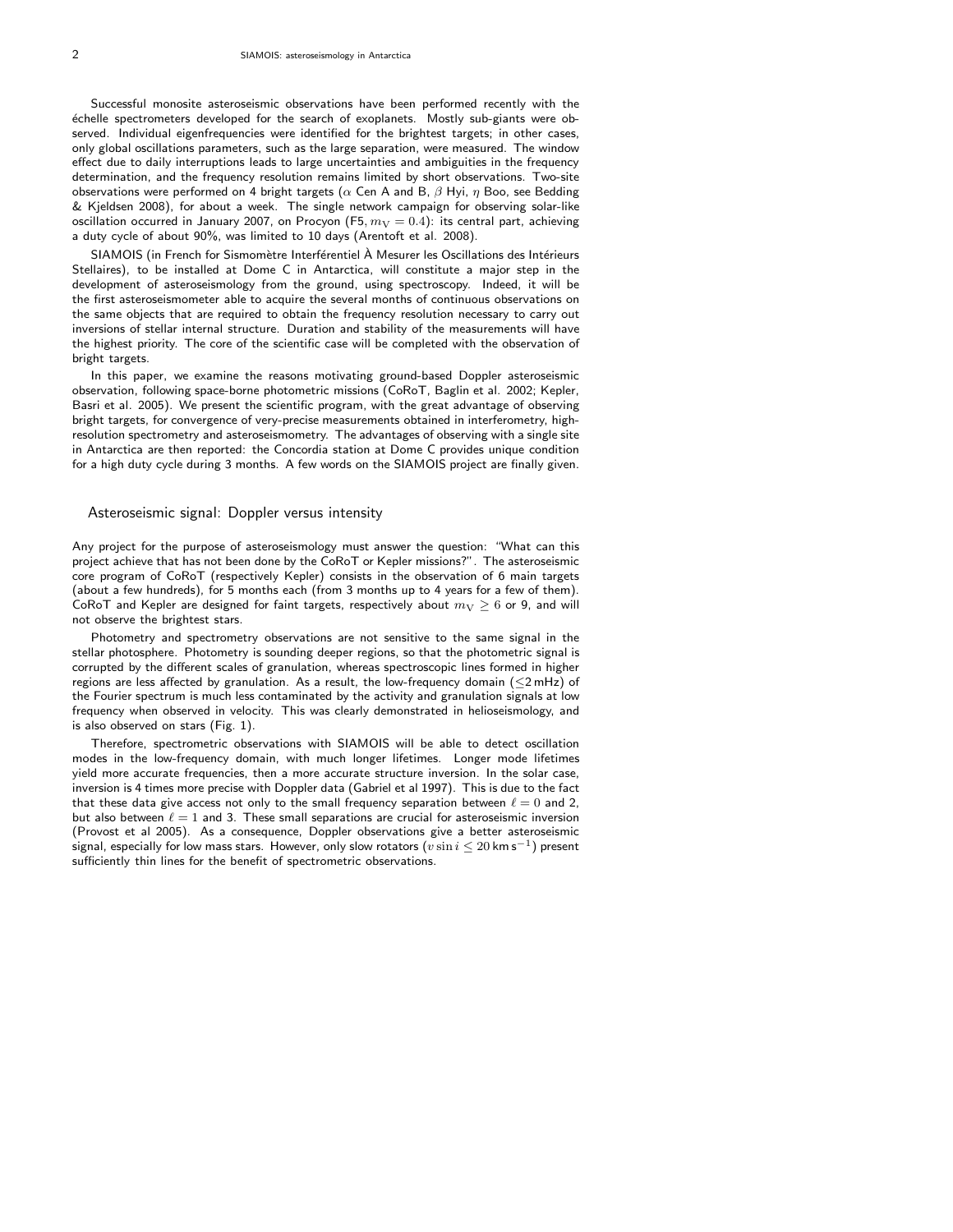SIAMOIS 3



Figure 1: Comparison of spectrometric and photometric observations of the Sun (SOHO observations) and of HD 49933 (HARPS and CoRoT observations, Mosser et al 2005, Appourchaux et al 2008). For both targets, Doppler observations at 0.5 mHz remain photon noise limited, whereas the photometric signal include a significant contribution of stellar activity noise. The bushy aspect of the HD 49933 Doppler spectrum is due to a very low duty cycle (about 21 % of the single site observation of this CoRoT target)

### Scientific case

The scientific program of SIAMOIS is based on the very precise asteroseismic observation of nearby bright targets, focussing on the observations of solar-like oscillations in solar-like stars. It includes also observations of classical pulsators (PMS, δ- Scuti), of solar-like oscillations in red giants, of gravity modes in  $\gamma$  Doradus targets. Possible circumpolar targets are represented in Fig. 2. Contrary to photometric observations, the list of targets includes a higher fraction of low-mass targets. Due to the instrumental requirement of observing thin lines, it concerns only slow rotators (Table 1).

This program is deliberately oriented towards bright targets. Contrary to the Kepler mission, which will focus on the statistical properties of a few hundreds of stars whose primary parameters are basically unknown, SIAMOIS will scrutinize in detail nearby stars. Thanks to astrometry, interferometry and high resolution spectroscopy, their distance, radius,  $T_{\text{eff}}$ ,  $\log g$ can be very accurately measured. Creevey et al. (2007) have demonstrated the advantage to constrain the stellar modeling with asteroseismic data with an independent interferometric measure of the radius. Such bright targets can therefore benefit from convergent measurements, for a scientific program aiming to the determination of a sample of standards. As a result, the program will permit to address in detail not only the internal structure of the stars, but the physical laws governing their interior structure and evolution (see Table 2; a more detailed version of the scientific program of SIAMOIS is given at http://siamois.obspm.fr/).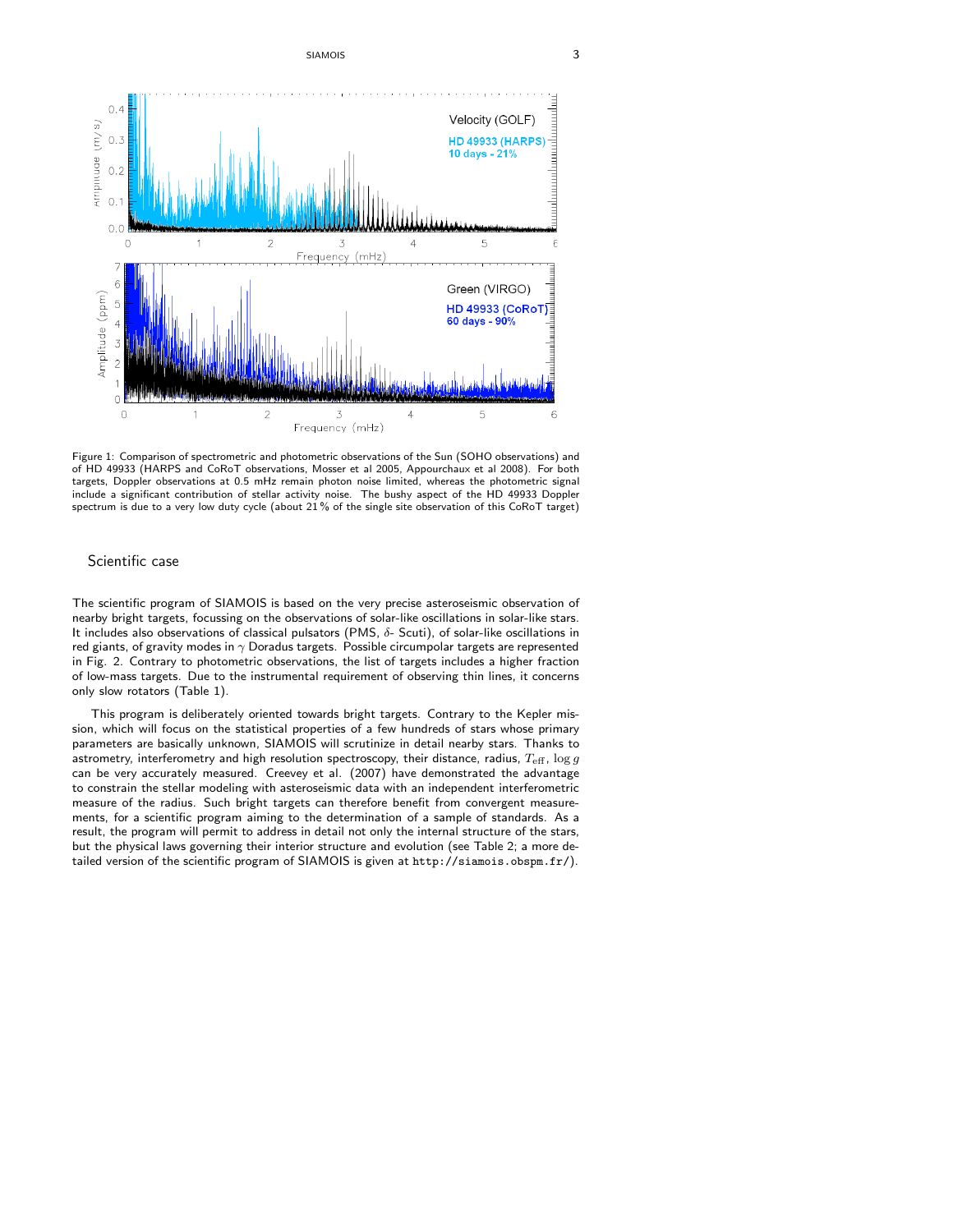

Figure 2: Identification of possible targets for SIAMOIS. All selected stars can be observed with a signalto-noise ratio (in amplitude) greater to 6 after 5 days.

|             | space      | ground                  |
|-------------|------------|-------------------------|
| observation | photometry | spectrometry            |
| max. degree | 2          |                         |
| magnitude   | dim        | bright                  |
| $v \sin i$  |            | $< 20 \,\rm km\,s^{-1}$ |
| inversion   |            | 4 times more precise    |

Table 1: Doppler versus intensity signal.

#### Observations at Dome C, Antarctica

Dome C is the only ground-based site allowing continuous observations for many weeks. On-site measurements during the 2005 and 2006 winterings show a duty cycle better than 90%, with long periods of time with full time coverage (Mosser & Aristidi 2007). On bright stars at high negative declination ( $\alpha$  Cen,  $\beta$  Hyi), observations will be possible even at dawn and twilight. The seeing quality appears to be limited by the lowest atmospheric layers, yielding a moderate seeing at ice level, but excellent 30 m above the ground (Trinquet et al 2008). However, due to the large area (5") collected on the sky by its fiber, SIAMOIS will be rather insensitive to seeing, taking full advantage of the high duty cycle, independently on the photometric conditions. The high altitude of Dome C (3200 m, equivalent to 3700 m barometric altitude) will ensure high-quality performance. Dome C will also give access to continuous observations for as long as 3 months (duty cycle greater than 90% for more than 90 days, centered on the winter southern solstice), which is otherwise feasible only from space. April and August provide each a month-long period with a duty cycle about 60%, for specific programs withstanding a reduced duty cycle.

Network observations with non-dedicated sites present a duty cycle limited to less than 70% (e.g. WET network, Dolez et al 2006). With at least 6 selected observatories in excel-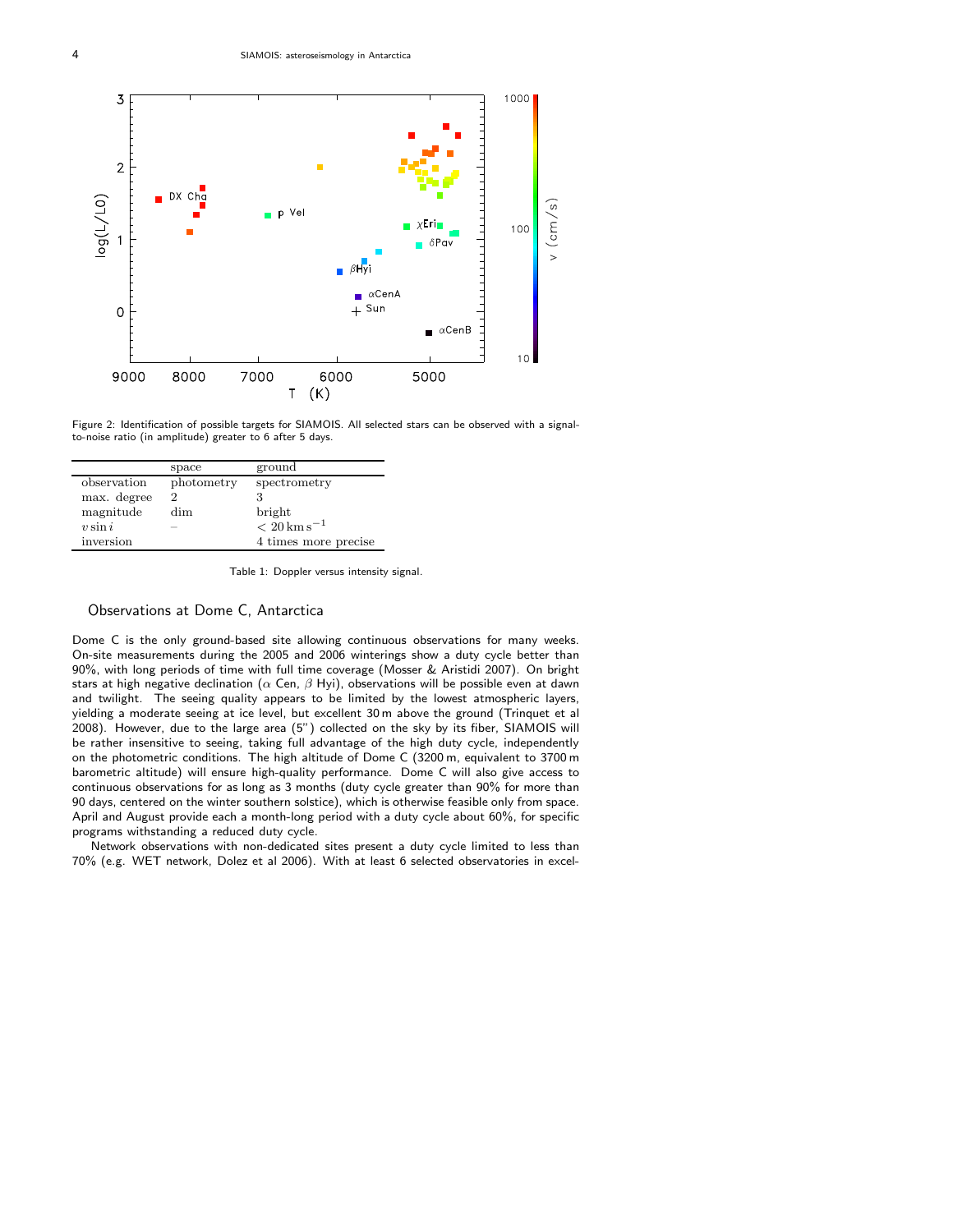- High-precision determination of the interior structure of nearby stars: primary parameters, age determination, composition

- Convection; diagnostic of convective cores; depth of convection and of second helium ionization zone; damping, excitation mechanism

- Non-linear physics, saturation effects, mode coupling; stochastically excited modes - Comparative study: photometry / Doppler



Table 2: The scientific case of SIAMOIS

Figure 3: Left panel: simulation of the observation at Dome C, taking into account the Sun elevation, the bad meteorological conditions, and a daily 20-min interruption for operations such as telescope derotation. The Sun altitude limit has been fixed to  $-4^{\circ}$ , for the observation of bright targets. Right panel: 10-day boxcar averaged duty cycle, and duty cycle integrated over the whole winter night.

lent sites, the performance of a network remains inferior to the Dome-C capability (Mosser & Aristidi 2007). It was stressed during the Astronet prospective workshop that both kinds of instrumentation are required for a better sky coverage. The Panel "Evolution of Stars and Planets" recommended a supporting facility instrument capable of performing long observations of high-precision stellar radial velocities for applying the tool of asteroseismology. Network observations as proposed by the SONG project (Grundahl et al 2007) are complementary to observations at Dome C. Like SIAMOIS, SONG proposes to use small collectors, and therefore its program is also focussed on bright stars, but with declinations near the equatorial plane. Due to the scientific specifications, both projects need an automatic and robust instrumentation, with the necessary incidence on both budgets. However, the SONG network intends to include 8 observing sites (8 domes and infrastructures, 8 telescopes, 8 instruments), when 1 site at Dome C is sufficient. Operations at Dome C will be of course demanding, but with better expected results (in SNR and duty cycle).

The ARENA network (http://arena.unice.fr/) has identified that the best niche for time series observation at Dome C is spectroscopy. In fact, even if photometric stability at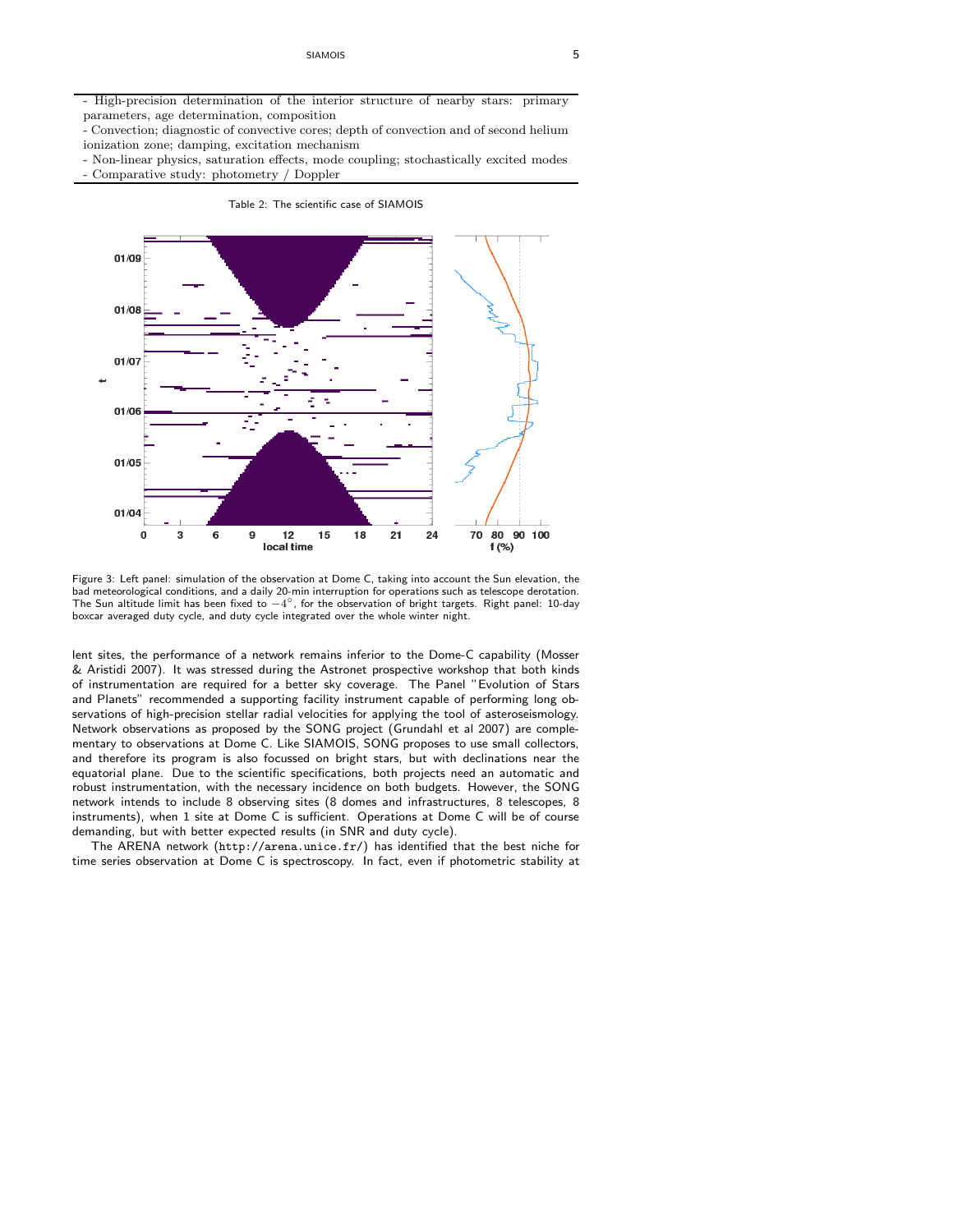| Target                  | Limit magnitude $m_V$   |      |
|-------------------------|-------------------------|------|
|                         | $40$ -cm tel $2$ -m tel |      |
| solar-like oscillations |                         |      |
| - solar-like stars      | 5                       | 8.5  |
| - red giants            |                         | 10.5 |
| classical pulsators     |                         | 10.5 |

Table 3: Limit magnitude for different types of targets, according to the diameter of the telescope.



Figure 4: Photon-noise limited performance: 90-day observation, for a  $mV = 4$  G0V target, and a 40-cm telescope (Mosser et al. 2003). The limited lifetime of the modes is responsible for the noisy aspect of the multiplets (from left to right:  $\ell = 2, 0, 3, 1$ ).

Dome C is exceptional compared to other ground-based sites, duty cycle in spectroscopy will be better since spectroscopic measurements are much less sensitive to most of atmospheric noise, and can afford the presence of light clouds. Furthermore, the quality of ground-based photometric observations are surpassed by space-borne ones, whereas a Doppler instrument as SIAMOIS has no space competitor.

## SIAMOIS

Échelle spectrometers such as HARPS at ESO used for single-site radial velocity measurements are complex and expensive instruments that are not suitable for Dome C, where only very limited technological support is currently available. Conversely, a Fourier Tachometer like SIAMOIS, with no moving parts, whose interferometer is designed to be installed without any fine tuning, and whose conception and design were directly dictated by the environment at Dome C is precisely what is required for observations in Antarctica.

The principle of a Fourier tachometer dedicated to asteroseismology is presented in Maillard (1996). The specifications of the project are derived from the analysis conducted in Mosser et al. (2003). The necessary stability of the instrument is provided by a monolithic interferometer with no moving part, which means that the optical setup at Dome C will be limited to basic image formation, without strong requirements. In the same way, the design is directly suited for quasi-automatic operations, allowing simple and reduced operations. The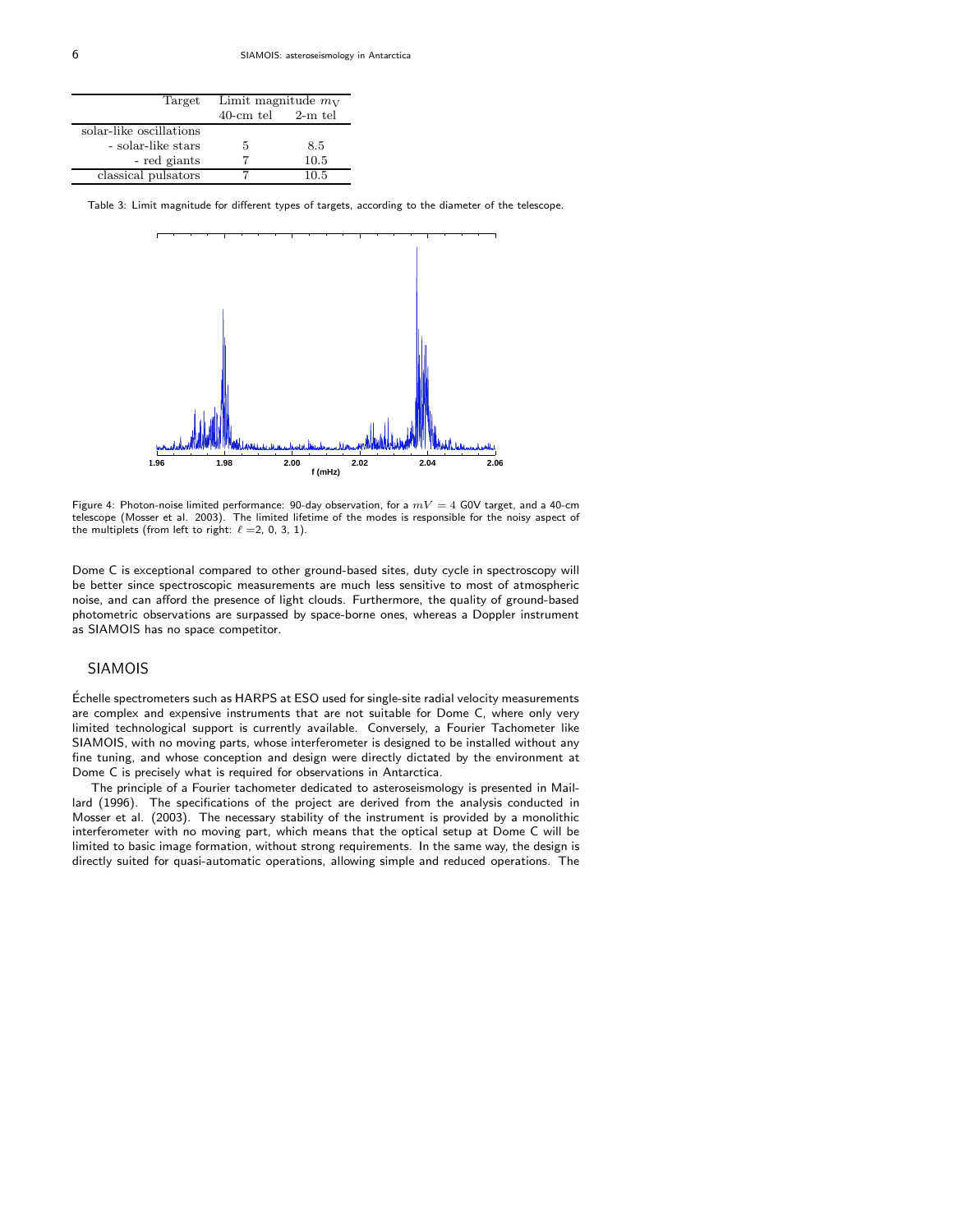SIAMOIS 7



Figure 5: Same as Fig. 4, but with a zoom on a lower frequency range. Due to longer lifetimes, the modes multiplets appear very clearly.

fiber-fed instrument is operated at room temperature. A low-resolution ( $\mathcal{R} \simeq 1000$ ) postdispersion provides an efficiency greater by a factor of about 7 compared to a single bandpass. Photon noise limited performance insures a SNR better than 6, after 5 days observation, for all selected targets (and up to 30 for the brightest targets).

As continuous observation are mandatory for asteroseismology, the project includes a dedicated telescope. As the scientific goals are achieved with bright targets, a 40-cm class telescope is enough to provide "big science" at Dome C. First observations will run on bright targets such as  $\alpha$  Cen A and B,  $\beta$  Hyi... with a a small dedicated telescope (Table 3). Other specific programs may require the use of a 2-m class telescope (such as PILOT, Storey et al 2007), as for example observations of solar-like oscillations in an exoplanet-host star (Vauclair et al 2008). In fact, with a 2-m class telescope, only oscillations in white dwarfs and subdwarf B stars remain out of the scope of SIAMOIS, because of their too faint magnitude.

Due to the multiplex avantage of a Fourier tachometer, the radial velocity information is coded with a very limited number of pixels. This makes possible to track on the same small CCD the signal coming from 2 fibres linked to 2 telescopes. Observing simultaneously with two dedicated small telescopes or with a 40-cm and a 2-m telescope will be possible, under the only conditions that exposure times are comparable. An automatic pipeline reduction will be developed, for real-time analysis in Europe, requiring a very limited band pass ( $\simeq 100$ kb/day for the scientific signal).

The phase A of SIAMOIS was completed in 2007. The design of the instrument takes into account the site, that is not a typical observatory offering many services for astronomy. The harsh observational conditions at Dome C impose stringent technological requirements, that translate in cost overruns: setup operation will be very limited; the instrument will operate quasi automatically. In fact, the phase A has shown that most of these requirements due to the site are similar to those of the project itself (sturdiness, high level of automation...); the cost to address the conditions in Antarctica is then limited.

A complete model of the instrument has been developed, and allows us to quantify the photon-noise limited performance. High SNR is reached for all targets presented in Fig. 2. Synthetic oscillation spectra are shown in Fig. 4 and 5. The noisy aspect of the multiplets in Fig. 4 is not due to a low SNR but to the limited lifetime of the modes in the high-frequency